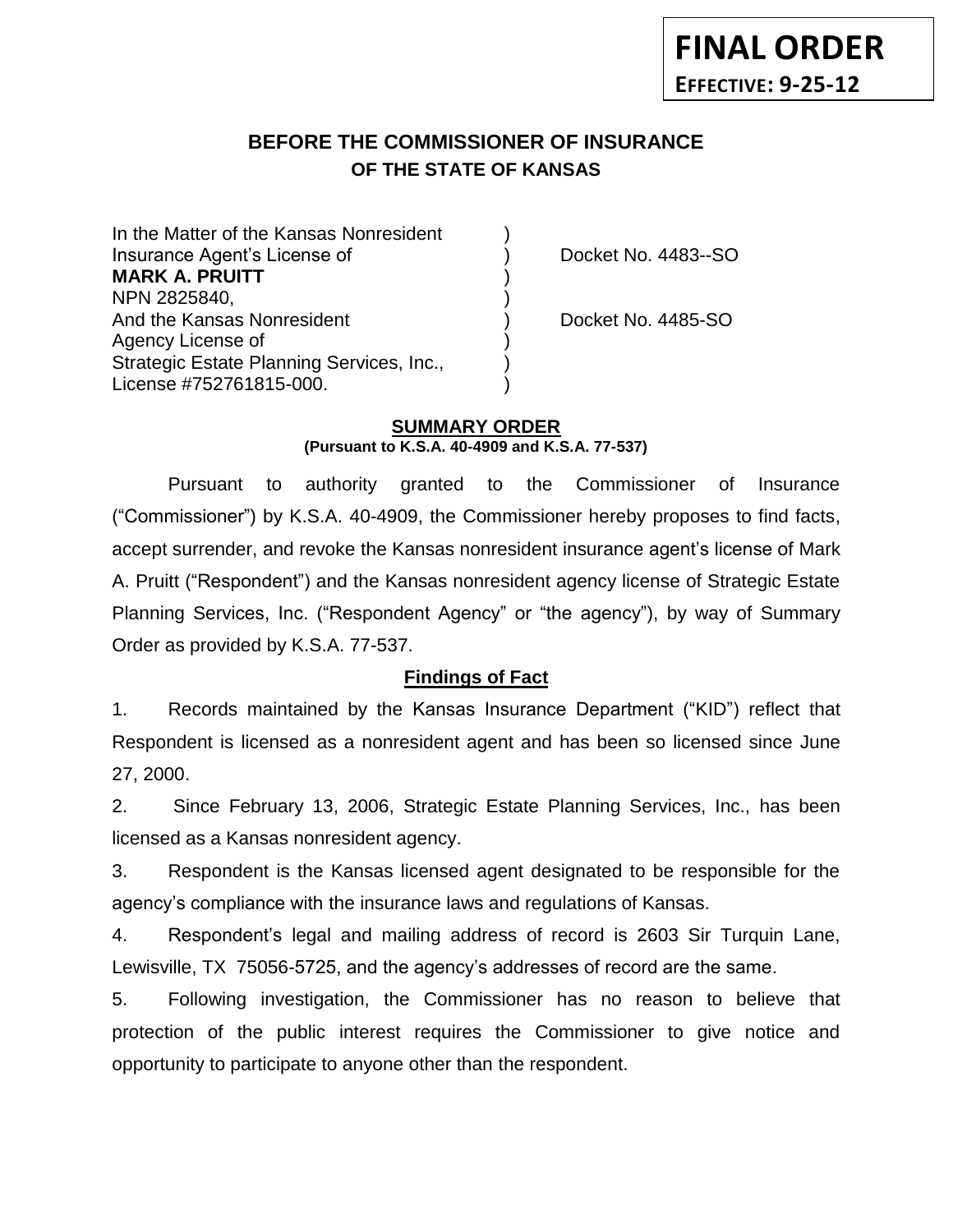6. Following investigation, the Commissioner finds evidence sufficient to support the following findings of fact:

7. On or about June 12, 2012, Respondent provided documents through the National Insurance Producer Registry ("NIPR") attachment warehouse reporting an action against his individual license, Consent Order, No. 09-0645, issued by the Texas Commissioner of Insurance on August 11, 2009.

8. In the Consent Order, the Texas Commissioner found that Respondent sold unauthorized annuities on behalf of National Foundation of America ("NFOA") from some time in 2006 to mid-2007 in violation of Tex. Ins. Code Ann. §101.102.

9. As a result of the finding, Respondent was assessed a civil penalty and his annuity sales were placed under supervision for a period of two years.

10. Respondent did not report this action to KID within 30 days or at any time prior to posting it with the attachment warehouse.

11. According to the NAIC Regulatory Information Retrieval System ("RIRS"), the Louisiana Department of insurance issued an order on August 23, 2011, imposing a penalty against Respondent for his failure to make a required disclosure on his license application.

12. Respondent did not report this action to KID and has not reported it to date.

13. The agency did not report either action or the misconduct.

14. By letter of August 15, 2012, KID summarized the foregoing facts and invited Respondent to reply in writing if he disputed the facts.

15. Respondent replied, in essence, that he did not report these actions because the Kansas license renewal procedure does not require an application and he has never been asked to review Kansas insurance law.

16. Respondent still did not provide a copy of the Louisiana order or any information about it.

17. Respondent did not dispute the facts summarized in paragraphs 6 through 13 above.

18. The reply indicates that Respondent, even after being cited to the applicable statutory provisions and regulation, has not yet familiarized himself with the Kansas reporting requirements.

2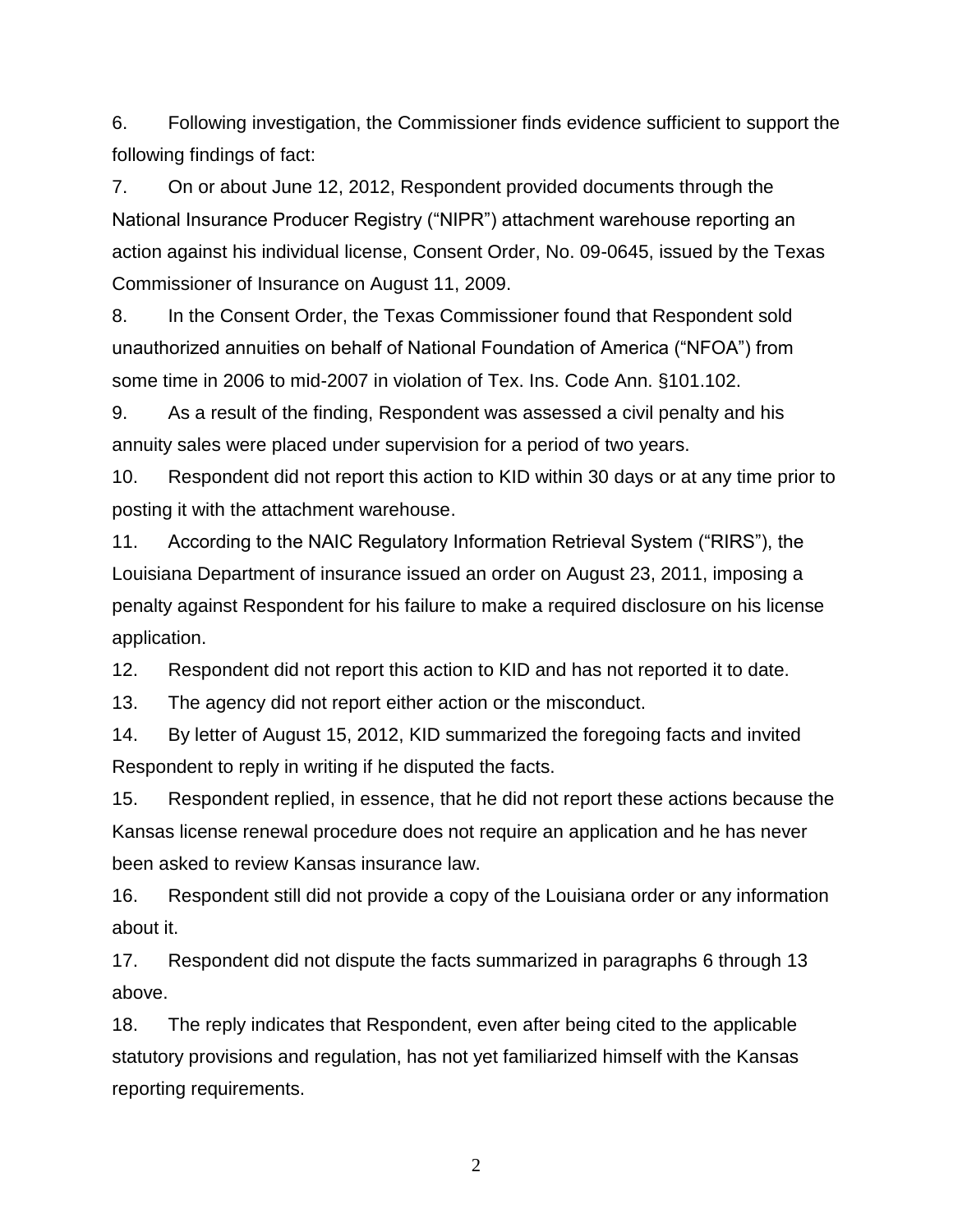19. In his reply, Respondent stated he would surrender his individual and the agency license if that is what KID wanted him to do.

# **Applicable Law**

20. K.S.A. 2011 Supp. 40-4909(a) provides, in relevant part:

"The commissioner may deny, suspend, revoke or refuse renewal of any license issued under this act if the commissioner finds that the applicant or license holder has: . . .

(2) Violated: (A) Any provision of chapter 40 of the Kansas Statutes Annotated, and amendments thereto, or any rule and regulation promulgated thereunder; . . . [or] (C) Any insurance law or regulation of another state. . . .

(8) Used any fraudulent, coercive, or dishonest practice, or demonstrated any incompetence, untrustworthiness or financial irresponsibility in the conduct of business in this state or elsewhere." K.S.A. 2011 Supp. 40- 4909(a).

21. By regulation, "Each person licensed in this state as an insurance agent shall report the following to the commissioner of insurance within 30 days of occurrence: (a) Each disciplinary action on the agent's license or licenses by the insurance regulatory agency of any other state or territory of the United States; . . ." K.A.R. §40-7-9(a).

22. "The license of a business entity may be suspended, revoked or refused renewal if the insurance commissioner finds that any violation committed by an individual licensee employed by or acting on behalf of such business entity was known by or should have been known by one or more of the partners, officers or managers acting on behalf of the business entity and: (1) Such violation was not reported to the insurance commissioner by such business entity; or (2) such business entity failed to take any corrective action." K.S.A. 40-4909(d).

23. Voluntary surrender of a license does not deprive the Commissioner of jurisdiction to institute or proceed with any disciplinary proceeding against the licensee. K.S.A. 40-4909(e).

24. The Commissioner may revoke any license issued under the Insurance Agents Licensing Act if the Commissioner finds that the interests of the insurer or the insurable interests of the public are not properly served under such license. K.S.A. 2011 Supp. 40-4909(b).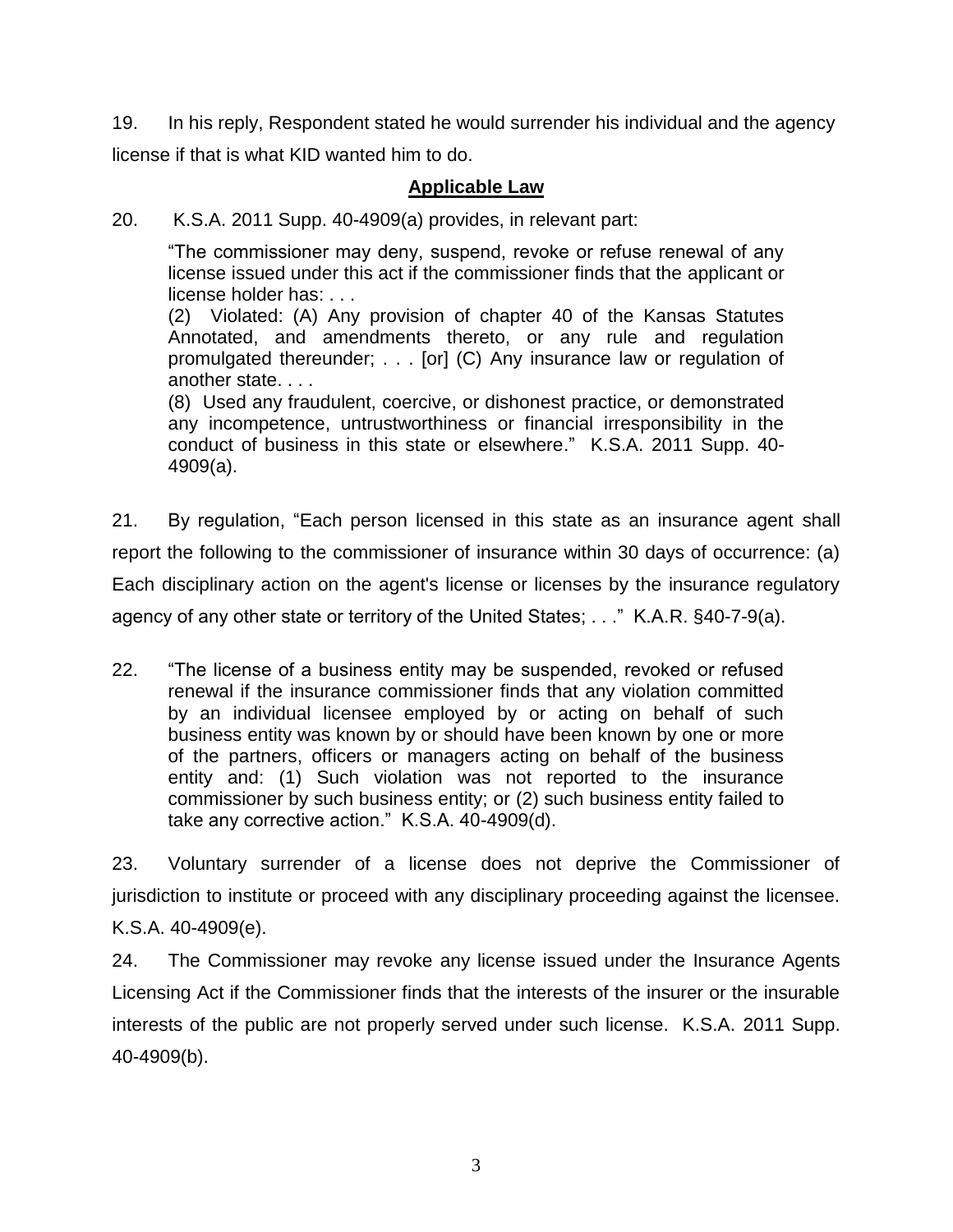#### **Conclusions of Law**

25. The Commissioner has jurisdiction over Respondent and Respondent Agency as well as the subject matter of this proceeding, and such proceeding is held in the public interest.

26. The Commissioner finds, based on the facts contained in paragraphs 6 through 12, that Respondent's license may be revoked pursuant to K.S.A. 40-4909(a)(2)(A) because Respondent has twice violated K.A.R. §40-7-9(a) by failing to report to the Commissioner within 30 days after another state's action against his insurance producer's license.

27. Moreover, the Commissioner finds, that Respondent knew or should have known that he was required to report the Louisiana action not later than the time he belatedly provided documents related to the Texas action to the National insurance Producer Registry attachment warehouse.

28. At best, Respondent knew it should be reported when KID contacted him about his failure to report the Louisiana and Texas orders, and still he did not provide a copy of the Louisiana order.

29. In addition, based on the facts contained in paragraphs 4 and 13, the Commissioner finds the same violations are attributable to the agency.

30. The Commissioner finds, based on the facts contained in paragraphs 8 and 9 and the findings contained in the Texas order, that Respondent's license may be revoked pursuant to K.S.A. 40-4909(a)(8) because Respondent, although he represents himself as an expert and an advisor, demonstrated a lack of competence and trustworthiness by steering clients into unauthorized annuity contracts issued by a sham nonprofit foundation.

31. Based on the same facts and the facts contained in paragraph 4, the Commissioner finds the same conduct is attributable to the agency.

32. Based on the foregoing findings, the Commissioner concludes that sufficient grounds exist for the revocation of Respondent's insurance agent's license and Respondent Agency's license pursuant to K.S.A. 40-4909(a).

4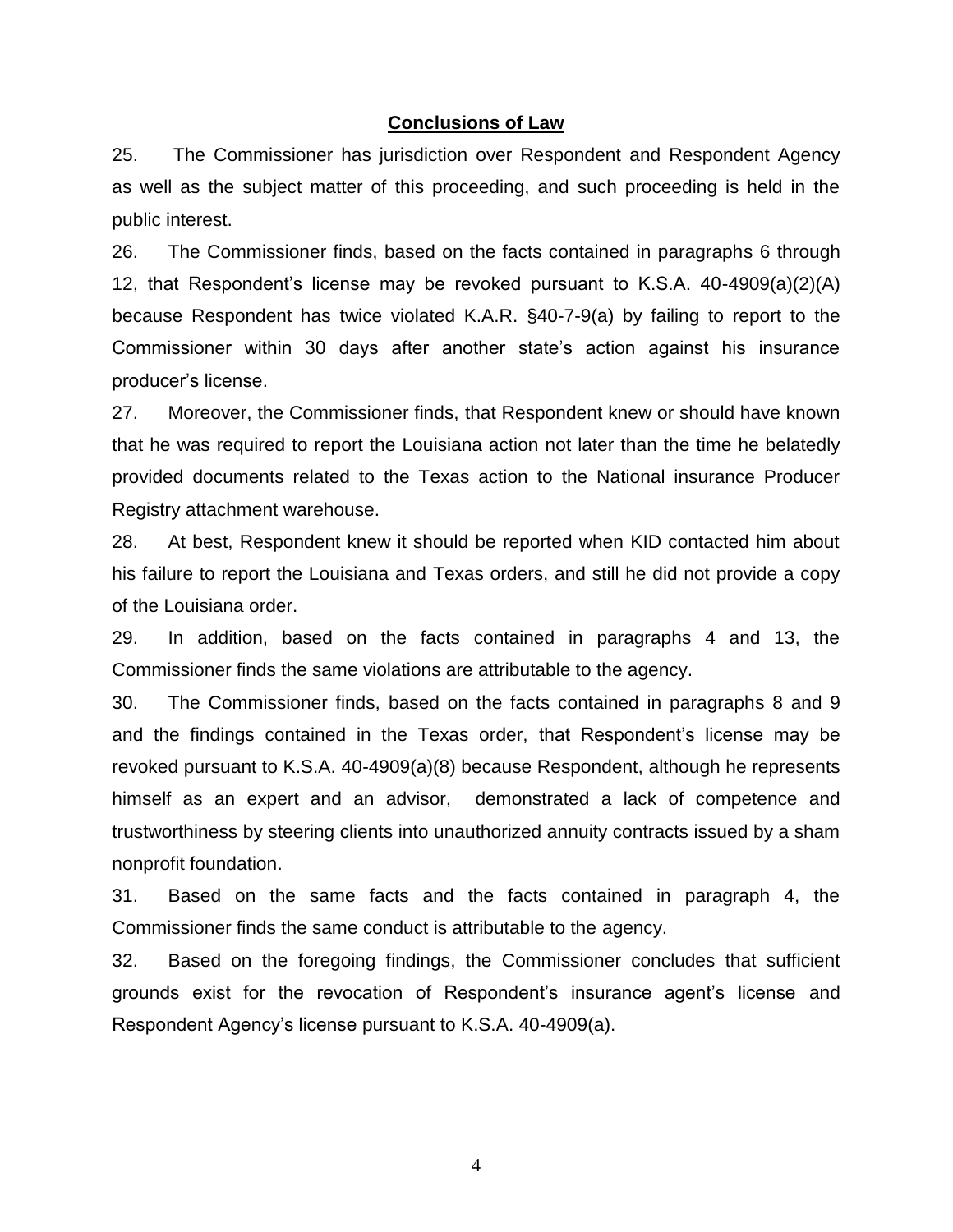33. The Commissioner further concludes the licenses of both Respondent and the agency may be revoked pursuant to K.S.A. 40-4909(b) because such licenses are not properly serving the interests of the insurer and the insurable interests of the public.

34. Based on the facts and circumstances set forth herein, it appears that the use of summary proceedings in this matter is appropriate, in accordance with the provisions set forth in K.S.A. 77-537(a), in that the use of summary proceedings does not violate any provision of the law, the protection of the public interest does not require the KID to give notice and opportunity to participate to persons other than Respondent, and after investigation, KID believes in good faith that the allegations will be supported to the applicable standard of proof.

### **Policy to be Served**

35. Before issuing an insurance agent license, the Commissioner must determine that the applicant is qualified and has not committed any act that would be grounds for denial, suspension, or revocation. K.S.A. 40-4905(b). Further, the Commissioner may revoke any license issued under the Insurance Agents Licensing Act if the Commissioner finds that the interests of the insurer or the insurable interests of the public are not properly served under the license. The following action is necessary and appropriate to promote the security and integrity of the insurance business and protect insurance consumers by licensing, or continuing to license, persons or entities to sell, solicit, or negotiate insurance in the State of Kansas only if their conduct indicates they are both qualified and trustworthy.

**IT IS THEREFORE ORDERED BY THE COMMISSIONER OF INSURANCE THAT** the proffered surrender of the Kansas nonresident insurance agent's license of **MARK A. PRUITT** and the nonresident insurance agency license of **STRATEGIC ESTATE PLANNING SERVICES, INC.**, is accepted and deemed not voluntary. Accordingly, both licenses are hereby **REVOKED. It is further ordered,** that **MARK A. PRUITT** and **STRATEGIC ESTATE PLANNING SERVICES, INC.**, shall **CEASE and DESIST** from the sale, solicitation, or negotiation of insurance, doing any act toward the sale, solicitation, or negotiation of insurance, and/or receiving compensation deriving from the sale, solicitation, or negotiation of insurance in Kansas or on Kansas risks through business conducted on and after the effective date of this order.

5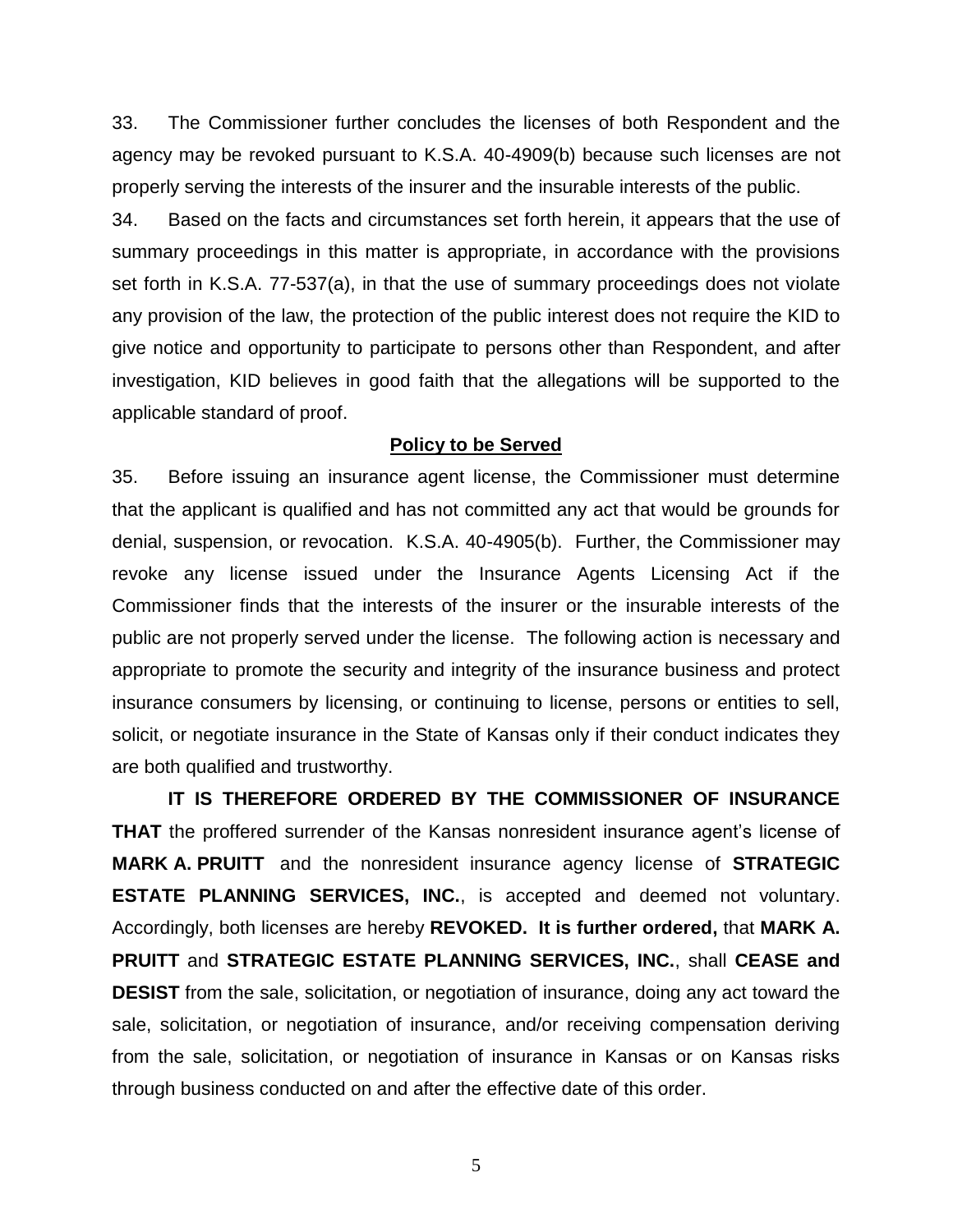**It is further ordered**, pursuant to KSA 77-415(b)(2)(A), that this order is designated by KID as precedent.

## **IT IS SO ORDERED THIS \_\_7th\_\_ DAY OF SEPTEMBER 2012, IN THE CITY OF TOPEKA, COUNTY OF SHAWNEE, STATE OF KANSAS.**



/s/ Sandy Praeger Sandy Praeger Commissioner of Insurance

BY:

\_/s/ Zachary J.C. Anshutz\_\_\_\_\_\_\_\_\_\_\_ Zachary J.C. Anshutz General Counsel

### **NOTICE OF RIGHTS TO HEARING AND REVIEW**

**Within fifteen (15) days of the date of service of this Summary Order, Respondent** may submit a written request for a hearing pursuant to K.S.A. 77-537 and K.S.A. 77-542. Any request for a hearing should be addressed to the following:

Zachary J.C. Anshutz, General Counsel Kansas Insurance Department 420 S.W. 9<sup>th</sup> Street Topeka, Kansas 66612

If a hearing is requested, the Kansas Insurance Department will serve notice of the time and place of the hearing and information on procedures, right of representation, and other rights of parties relating to the conduct of the hearing.

**If a hearing is not requested in the time and manner stated above, this Summary Order shall become effective as a Final Order upon the expiration of time for requesting a hearing.** In the event Respondent files a Petition for Judicial Review, pursuant to K.S.A. 77-613(e), the agency officer to be served on behalf of the Kansas Insurance Department is

Zachary J.C. Anshutz, General Counsel Kansas Insurance Department 420 S.W. 9<sup>th</sup> Street Topeka, Kansas 66612